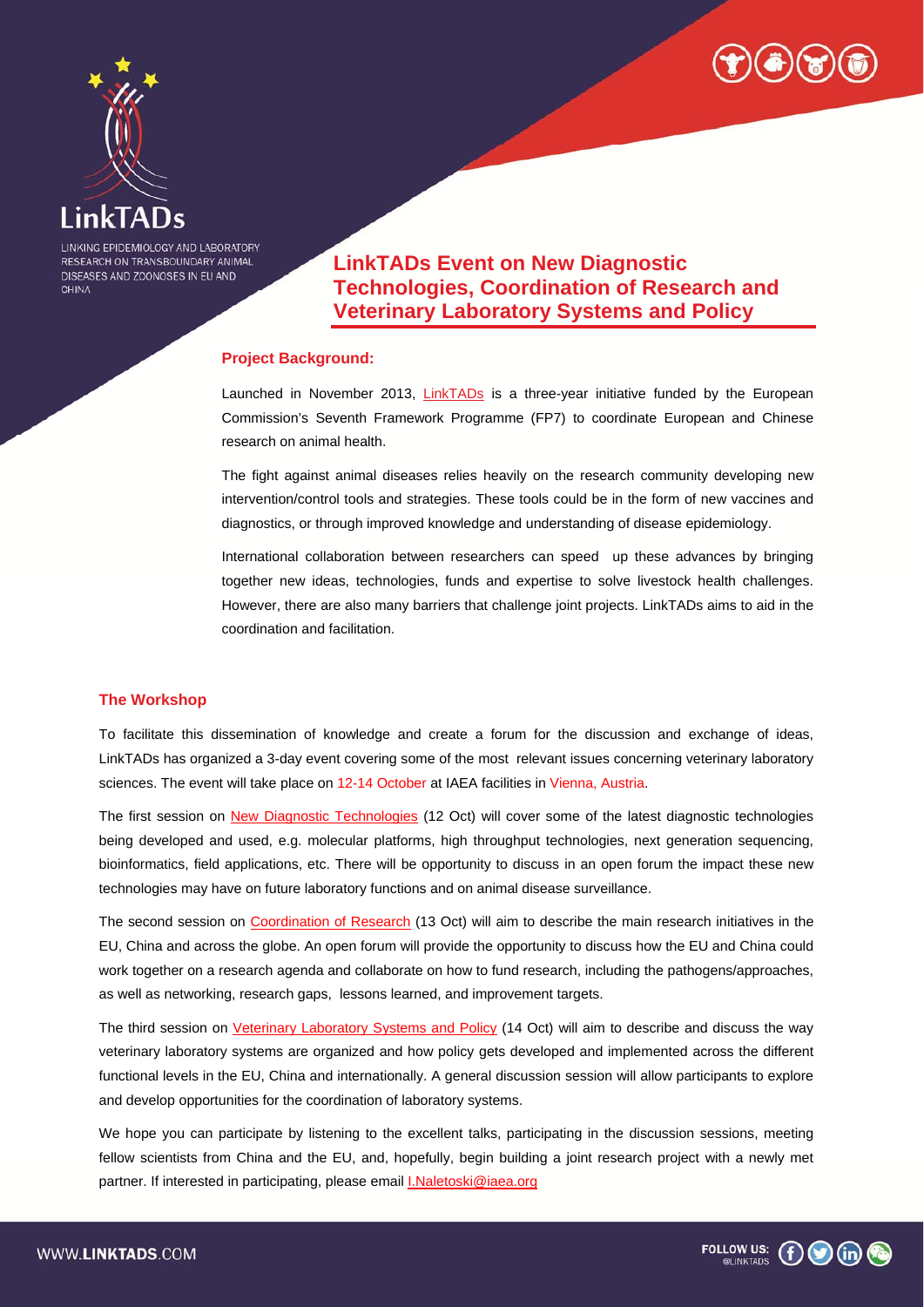



LINKING EPIDEMIOLOGY AND LABORATORY RESEARCH ON TRANSBOUNDARY ANIMAL DISEASES AND ZOONOSES IN EU AND CHINA

# **AGENDA**

12 October 2015 (Monday) **New Diagnostic Technologies**

| <b>Title</b>                                                                                                                                                                 | <b>Speaker</b>                                        |
|------------------------------------------------------------------------------------------------------------------------------------------------------------------------------|-------------------------------------------------------|
| Overview of LinkTADs and the Main Achievements to Date                                                                                                                       | Akbar Dastjerdi<br>APHA, Weybridge, UK                |
| Molecular platforms and high throughput technologies and automatic stations for<br>detection of emerging and re-emerging zoonotic diseases, in the one health<br>environment | <b>Sylvie Lecolinet</b><br>ANSES, France              |
| EU funded project on Next Generation Sequencing for molecular risk assessment<br>(COMPARE)                                                                                   | <b>Marion Koopmans</b><br>RIVM, the Netherlands       |
| Human health applications of new sequencing platforms for routine diagnosis                                                                                                  | <b>TBD</b>                                            |
| How bioinformatics can support new animal disease diagnosis?                                                                                                                 | <b>Ioannis Xenarios</b><br>SIB, Switzerland           |
| New diagnostic tools for field application and their role in early diseases detection and<br>rapid enforcement of control measures (RAPIDIA)                                 | Mikael Leijon and<br><b>Lihong Liu</b><br>SVA, Sweden |
| Application of molecular biology testing in China for animal health                                                                                                          | Hua-Ji Qiu<br>HVRI, China                             |
|                                                                                                                                                                              |                                                       |

**Discussion: The impact of new technologies on future laboratory functions and on animal disease surveillance** 

#### 13 October 2015 (Tuesday) **Coordination of Research**

| <b>Title</b>                                                                                                                                                                      | <b>Speaker</b>                                           |
|-----------------------------------------------------------------------------------------------------------------------------------------------------------------------------------|----------------------------------------------------------|
| STAR-IDAZ: Global Coordination of Animal Disease Research                                                                                                                         | <b>Alex Morrow</b><br>Defra, UK                          |
| Improving opportunities for collaborative research between EU and China                                                                                                           |                                                          |
| • Vision of EU research funding in the field of animal health<br>• Description of HORIZON 2020 structure and modalities<br>• Administrative procedures for research funding in EU | <b>European Commission</b>                               |
| Mapping of veterinary research institutions in China and opportunities for research<br>collaboration with European institutions (funding and administration)                      | TBD                                                      |
| Avian influenza research agendas (OFFLU, US, EU research agendas)                                                                                                                 | <b>Gwenaelle Dauphin</b><br>FAO                          |
| Discussion: How to work together on the research agenda and fund research?                                                                                                        | Moderator:<br>Alex Morrow (Defra)<br>& Gwenaelle Dauphin |
| Visit to IAEA laboratory in Seibersdorf, Austria                                                                                                                                  |                                                          |